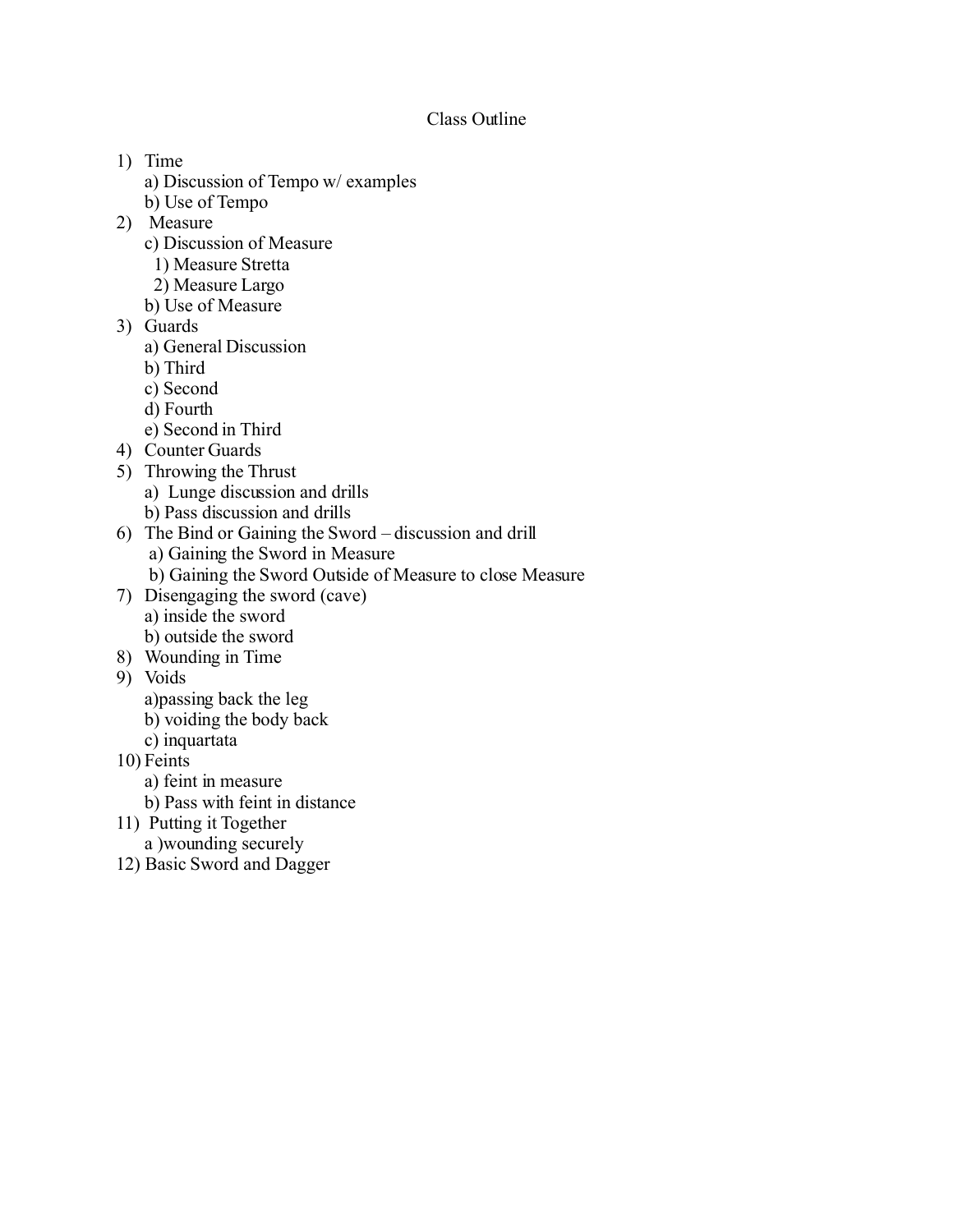## 1. TEMPO

Tempo is the time it takes to complete any action.

Tempo can be long, short, or of any length.

Give examples of tempos, tempo of hand, foot, body, etc.

It is important to complete an attack with tempo of the same speed as that you are taking 2. MEASURE

a) Measure Stretta is the distance at which you can strike your opponent without moving your feet.

b) Measure Largo is the distance at which you can strike the opponent with a lunge

c) Using measure to control fight as a feint, to draw reaction from opponent, etc.

3. GUARDS

A) Terza (third) feet slightly more than shoulder with apart, on the balls of the feet Rear foot rotated about 100 rotated degrees

Weight carried just in front of the rear foot (or for women over the rear foot)

Hips parallel to ground shoulders even and just above hips

Weapon hand extended about a hand width from body, off hand open and extended to about elbow of weapon hand

Quillions straight up and down, look at opponent through weak of blade

B) Seconda

Legs at same distance, rear foot to about 90 degrees, on the balls of the feet shoulders held slightly forward of hip and hips held slightly forward of back foot

Raise weapon to about shoulder height, hand held palm down, keep shoulder relaxed

Tuck left elbow down and in slightly

Look at opponent through weak of blade

C) Seconda in Terza

Body just forward of rear foot, on the balls of the feet (as in Terza)

Right shoulders just forward of hips

lower sword to height of short ribs or natural waist

Hand held in same position as in Seconda

Look at opponent through weak of sword

D) Quarta

Rear foot to 100 degrees, on the balls of the foot

Shoulder held back of hips with hips held just before rear foot

Bring off hand up by side of head, elbow back to narrow profile

Weapon hand held palmup, weapon tip higher than hilt and look at opponent through weak of blade

4. COUNTER GUARDS

Discuss the counter guards and their use in attacks, allowing opponent to form guard while out of measure and then entering measure with counter guard

5. THROWING THE THRUST (LUNGE)

A) Describe the proper lunge Lean body Extend arm Move foot B) Describe a proper pass according to Giganti C) Discuss the different uses for the lungs and the pass

6. GAINING THE BLADE

Describe gaining the blade and why it is done

Have students practice the action from both second and third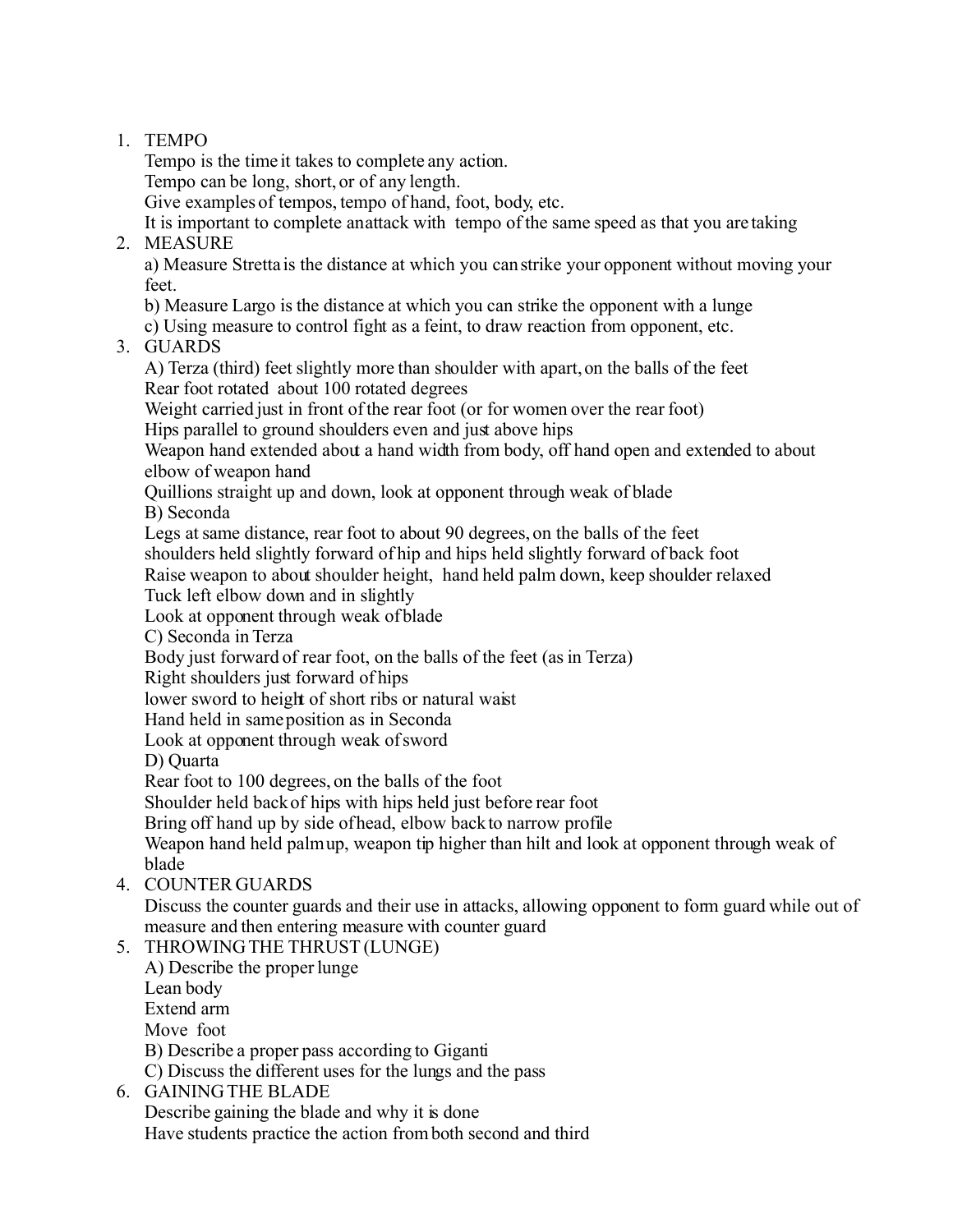## 7. CAVE OR DISENGAGING THE BLADE

Describe the action and have students practice it. Stress importance of keeping the action small fast and controlled

Describe mezzo cave and have students practice

Describe counter cave and have students practice

8. WOUNDING IN TIME

Describe the process of wounding in time

A) class exercise

i) Patient on guard in third, Agent gains his blade in fourth from inside, Patient caves, gent turns wrist to second and lunges in time of cave

ii) Patient stands in guard in third, Agent gains blade in second from outside, Patient caves and

Agent turns wrist into fourth and lunges

iii) Patient stands in guard at edge of measure and takes a step into measure, Agent uses that time to attack on proper line with a pass

## 9. VOIDS

A) Drawing back the leg – describe action

Agent throws thrust to patients lower leg

Patient withdraws target leg, extends arm and places point to Agents face

B) Passing back the leg – describe action

Agent attacks Patient on inside line in fourth, Patient passes back the lead leg and counters with a lunge on the inside in fourth

C) Voiding the body back – describe action

Patient stands in third, agent attacks in fourth on inside line, Patient voids body back and once Agent's attack is spent responds with Measure Stretta attack in fourth

D) Iquartata – describe action

Begin with swords to the outside in second

Agent disengages and cave to the inside line in fourth and lunges

Patient turns sword to fourth, pivots on front foot moving rear leg around extending sword to strike agent in the body with opposition.

E) Counter to Inquarata

Begin with swords to the outside in second

Agent disengages and cave to the inside line in fourth and lunges

Patient turns sword to fourth, pivots on front foot moving rear leg around extending sword to strike agent.

Agent recave his sword under the Patient's, lowers the torso and strikes Patient in the face with opposition.

10. FEINTS

A) Describe a proper feint in measure – must be on an open line, must be enough to make opponent believe it, must be able to complete it as an attack if opponent does nothing

Both stand just in measure in fourth, agent caves to outside and feints, Patient reacts, Agent caves back to inside and completes lunge on inside in fourth

B) Describe feint out of measure with pass

Both stand outside of measure in second on outside line, Agent caves to inside line and feints, Patient reacts and Agent caves again to outside and attacks with pass in second

11. WOUNDING SECURELY

Both on guard to outside.

Agent throws to Patients' face

Patient parries to outside

Agent continues in with pass with sword under Agents, bringing left hand over Agents sword placing his point in Agents upper body.